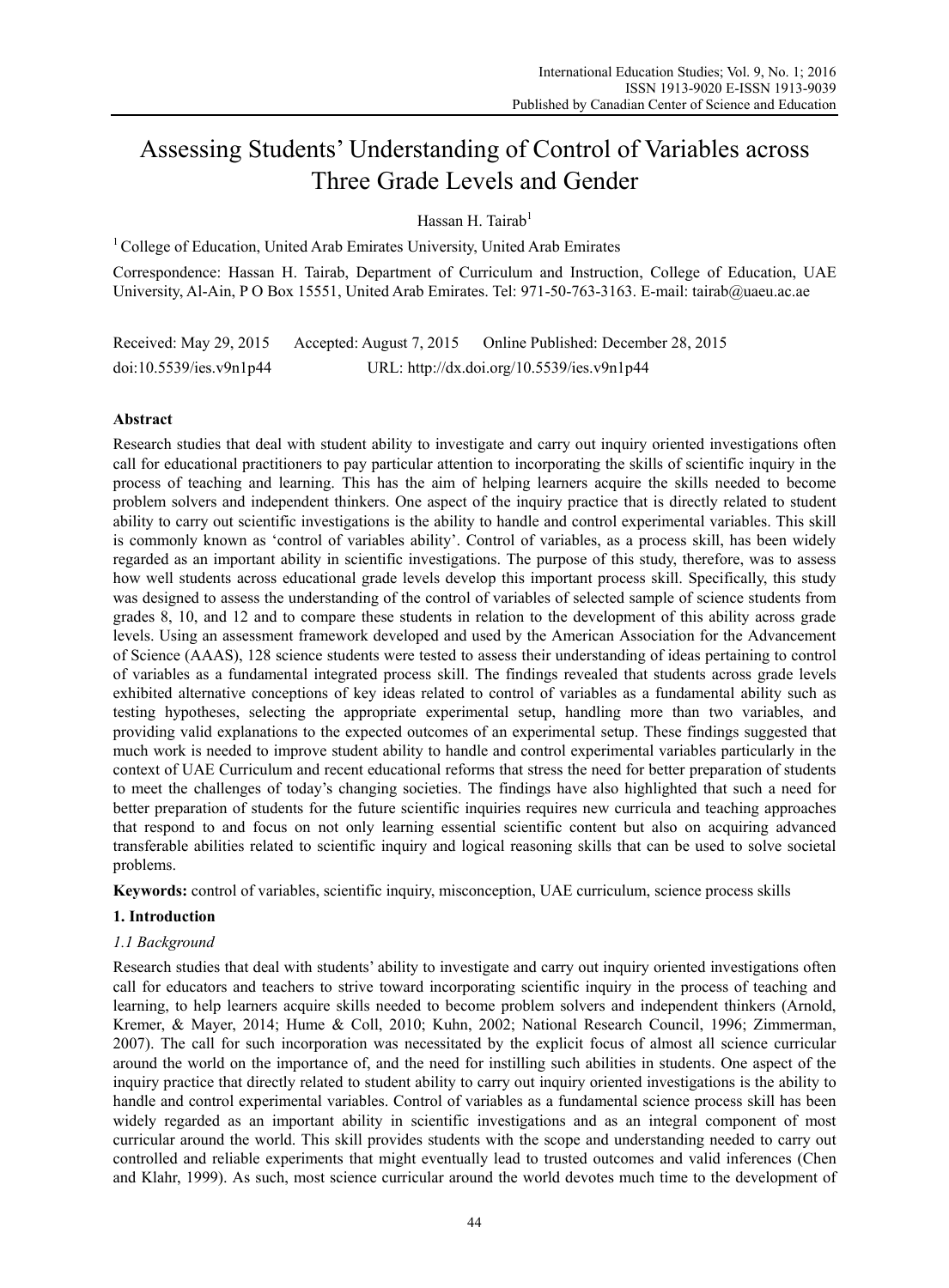this skill. This is achieved through the implementation of activities in science education to help students acquire the necessary skills of controlling variables as well as other advanced skills to progress in their inquiry oriented learning. Additionally, teachers were highly encouraged to adopt approaches that provide students with opportunity to participate in scientific thinking such as manipulating and controlling experimental variables (Boudreaux, Shaffer, Heron, & McDermott, 2008; Keselman, 2003).

Despite the compelling evidence of the importance of the control of variables as a needed process skill, there are few studies that deal with how students approach and eventually develop the understanding of control of variables. Research studies call for critical investigations to suggest and develop methods and approaches needed to help students develop sound and coherent understanding of this crucial and essential skill (Gogos & DeBoer, 2007). Some of the difficulties in understanding the skill of control of variables were found to be conceptual rather than procedural as Gogos and DeBoer (2007) suggested. In their study, Gogos and DeBoer (2007) found that "students often use ideas about the physical situation being described rather than drawing on the idea that only one variable should vary while all others are kept constant" (p. 1). Other studies (Chen & Klahr, 1999; Keselman, 2003; Park & Pak, 1997) suggested that students encounter difficulties with procedural knowledge as well as conceptual knowledge when engaged with control of variables activities. The findings from these studies suggested that the concept of the control of variables proved to be difficult for most students. Keselman (2003) found that students were unable to recognize the fact that several variables can contribute to an experimental result. On the other hand, Chen and Klahr (1999), unlike Gogos and DeBoer (2007) suggested that control of variables could be considered both procedural and logical understanding. Procedural understanding is the ability to manipulate variables to construct and produce an understanding of how and why things behave or exist the way they are. For example, Roberts and Gott (2003) explained this as knowledge of concepts associated with validity, reliability and generalizability. As a logical understanding, it is the ability to develop and construct appropriate conclusions from an experiment that are valid, trusted, and plausible. As such, this skill is challenging to students as it consists of both procedural and logical understanding. The procedural and logical aspects of the control of variables were also investigated by Park and Pak (1997) who found that students had difficulty recognizing when the available evidence is not sufficient to decide on how much the manipulated variable or variables impacted the dependent variable. A similar study by Boudreaux, Shaffer, Heron, and McDermott (2008) found that, although most of the students participating in their study were able to realize the importance of having controlled conditions for experimentation, many students had difficulties in providing valid justification for why controlled conditions were important. These findings suggest noticeable shortcomings and implications for the preparation of these students and their future as scientifically literate citizens.

The complexities surrounding understanding of the concept of control of variables extend to science teachers. In an early study, Shadmi (1981) studied science teachers' understanding of the control of variables and found that most teachers had difficulty interpreting the results in the context of experimental settings. They often could not explain whether a particular variable influenced or determined the results of the experiment.

Although findings from previous research studies suggested difficulties with understanding the concept of control of variables, studies that investigated intervention programs designed to improve student understanding were relatively successful in positively influencing the development of the control of variable among students. For example, Keselman (2003) described an intervention strategy based on computer software designed to facilitate and enhance understanding of multivariable causality. Keselman was able to present evidence of increased attention among participants and also a tendency towards the use of systematic strategies to link cause and effect. Furthermore, Keselman (2003) found that students who were taught, explicitly, how to make scientific predictions were significantly better in the use of multiple comparative strategies to construct inferences. This suggests that students have developed the skill of control of variables. Similar results were reported by Boudreaux, Shaffer, Heron, and McDermott (2008) where teachers who had been guided to use reasoning process over an extended period of time had significantly improved not only in the reasoning but also in "confidence to do, learn, and teach science" (p. 169).

In recent years, science education within the United Arab Emirates (UAE) has undergone numerous reform initiatives in line with policy makers' aspirations and vision. Most of these initiatives have emphasized the necessity of students to develop inquiry related skills through their actual involvement in investigative activities such as those that require control of variables. At the core of recent education initiatives is the focus on developing students' problem-solving and analytical skills to equip them with the competencies that they need to succeed in the future and to become independent thinkers and problem solvers who can contribute positively to social and economic development of the country. For example, Abu Dhabi Education Council (ADEC) has recently introduced what is commonly known as "*New School Model*- NSM", a model that is based on a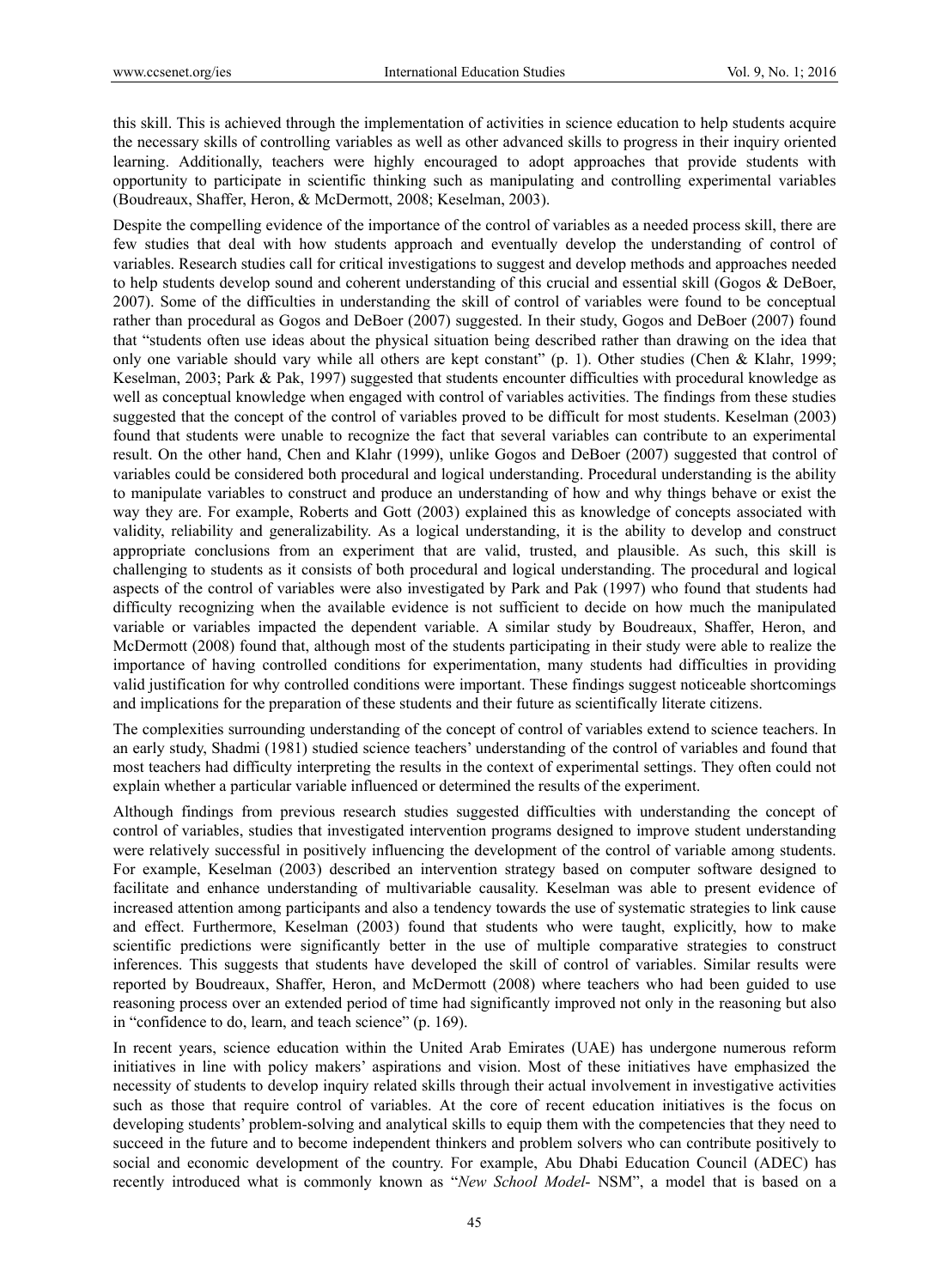student-centered learning environment, where students learn in a well-resourced and technology-rich environment, to foster a child-centered learning approach, develop critical thinking, and cultural and national identity. Within this model the teaching learning processes are directed to enhance student development and learning as communicators, critical thinkers, and problem solvers (ADEC, 2014). In line with ADEC philosophy, it becomes important to provide students with the right balance of content and skills to achieve the goals stated for education and learning processes. Balancing scientific content with scientific skills, such as the ability to manipulate variables requires understanding of the perspectives of controlled experimentations and independent thinking about scientific phenomena. Control of variables is therefore an essential process skill that could help learners understand and develop scientific knowledge and scientific thinking. Kuhn and Dean (2005) explained the importance of the control of variables as a skill related to the thinking process in a much broader view. They argued on the importance of the control of variables as an essential component of reasoning skills, not only required to develop the techniques of controlling variables but also to recognize the contribution of each individual variable independently through manipulation and control of individual variable effect (Kuhn & Dean, 2005). Following the vein of considering control of variables as a fundamental process skill underlying the practice and execution of trusted experiments, and the significant emphasis placed on the value of problem solving and analytical and reasoning skills by the UAE educators, it becomes imperative to assess the status of such an important skill among UAE students.

## *1.2 Purpose*

The main concern of this study was to document students' understanding of ideas related to the control of variables as a complex and integrated science process. The purpose of this study was, therefore, to assess the understanding of the control of variables of a selected sample of grade 8, 10, and 12 science students and to compare their performance in relation to the development of this ability across grade levels and student gender. Control of variables, as an important skill needed for scientific investigations has been extensively studied and documented. However, in the context of United Arab Emirates (UAE) no previous studies were conducted to examine student' understanding of this skill. From this perspective, the findings of this study may be regarded as a unique addition to the UAE knowledge base and its science education literature. Furthermore, the findings may help seek understanding of how students develop this fundamental skill as they progress through the official curriculum as well as shedding light on the expectations stated in the curriculum which focus on development of students' abilities to reason and use evidence based reasoning to solve everyday problems.

## **2. Method**

#### *2.1 Context*

This study was conducted at public schools of Abu Dhabi Education Council (ADEC), the education agent responsible for managing and running general education in the Emirate of Abu Dhabi. Since its establishment as an administrative body tasked with running the education system of the Emirate of Abu Dhabi, ADEC has continued to introduce new initiatives to foster and further develop school curriculum. Among the recent initiatives introduced are those related to teaching and learning such as "New School Model- NSM", bilingual instruction where both Arabic as the national language and English are emphasized, as well as organization of curriculum along educational cycles. Within these structural changes, more emphasis was placed on the role of the learners as active participants in an inquiry oriented instruction where the role of reasoning, critical thinking and problem solving are emphasized. Within the NSM, students are required to work together to engage in investigating problems, ask scientific questions, analyze, reason and think critically about the context of their investigation. It is within this context that this study was conducted.

## *2.2 Participants*

A total of 128 students selected from 6 schools from grade 8 (age 13-14), grade 10 (age 15-16), and grade 12 (age 17-18) represented the sample of this study, with 66 females and 62 males, including 35 students in grade 8, 44 students in grade 10 and 49 students in grade 12. Students in all schools run by ADEC follow the same curriculum in which science and mathematics are regarded as core and compulsory subjects studied in Cycle 2 and 3. The classes representing the sample were selected randomly from a convenience population of schools within ADEC's educational zones. Grades 8, 10, 12 were chosen for various reasons. Grades 8, 10 and 12 represent all levels for educational cycles used by ADEC (Cycle 2 which covers grades 6-9 and Cycle 3 which covers grades 10-12). Grade 10, on the other hand is the level at which students start streaming into science and arts streams and therefore it is critical to study those students who optionally choose to continue studying science. Furthermore, previous research findings suggest that student ability to understand and apply reasoning associated with control of variables might undergo noticeable changes during the transition from preparatory level through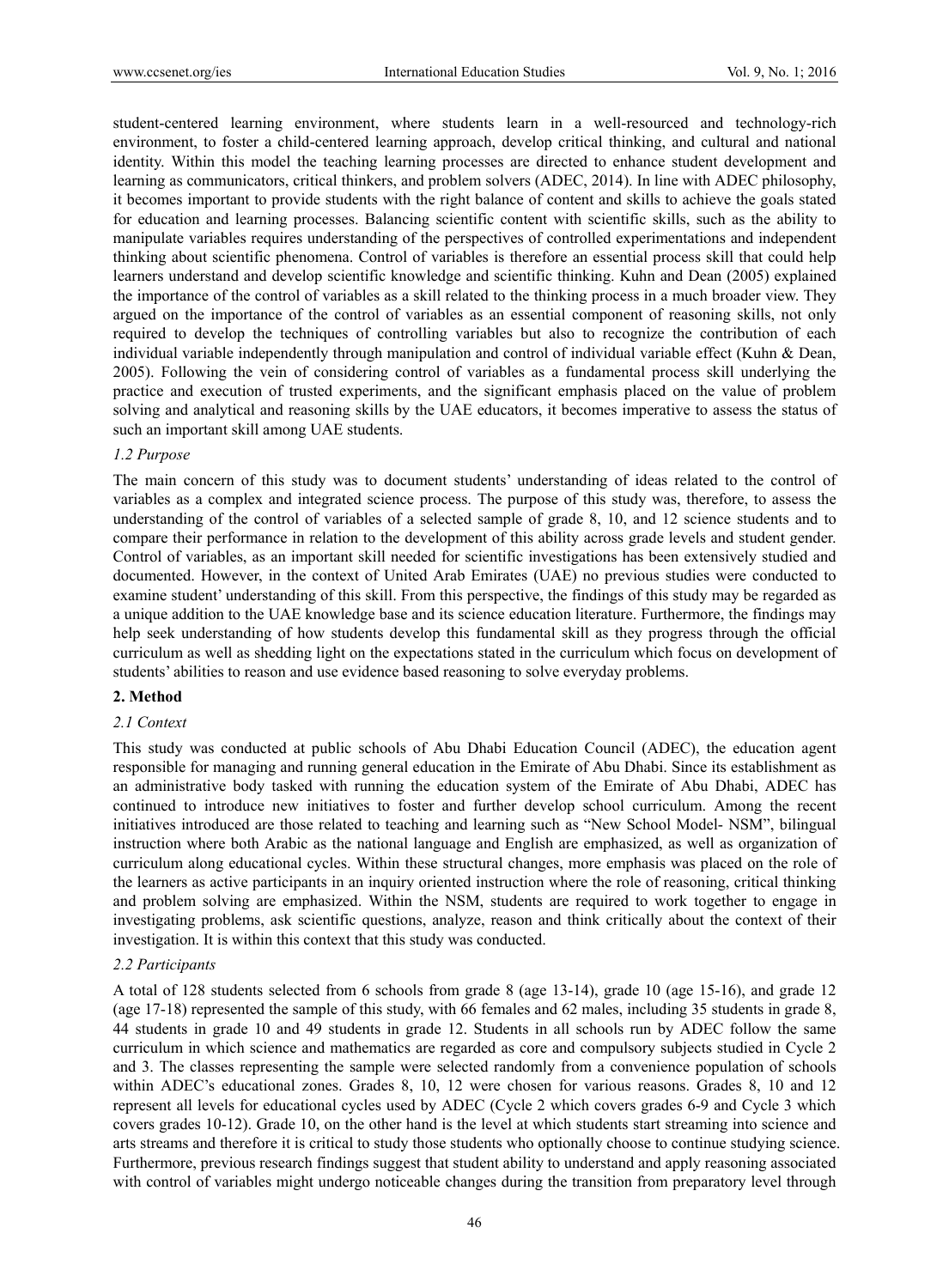senior secondary level (Chen & Klahr, 1999) which may allow comparative analyses as to the nature and characteristics of thinking associated with the control of variables. These grade levels were therefore regarded as suitable for assessing terminal learning outcomes.

# *2.3 Instrument*

The study employed an assessment of control of variable technique developed by the American Association for the Advancement of Science (AAAS, 2012). The AAAS developed a long term initiative that focuses on developing and testing scientific literacy through high-quality and reliable test items covering a wide range of scientific literacy. Items related to control of variables were rigorously developed and aligned to national standards which can be used with diverse ranges of students including students such as those participated in this study.

The present study explored 4 sub-ideas related to the control of variables, namely testing hypotheses, selecting the appropriate experimental setup, handling more than two variables, and providing valid explanations to the expected outcomes of an experimental setup. The conceptual level of understanding expected from students for each sub-idea as described by the AAAS (2012) is as follows:

*Testing of hypothesis if given an idea to be tested:* Ability to test hypothesis if given an idea in a given context that requires an experimental setup and manipulation of variables, and explain why some of the variables must be manipulated in order to isolate their effect on another variable that is not manipulated.

*Selecting appropriate experimental setup:* Ability to develop appropriate experimental system to assess the influence of a variable (as independent) on the another variable (as dependent) taking into account the influence of other independent variables through control and management. Developing appropriate experimental system also entails understanding that changing more than variable at the same setup will not lead to understanding of the effect of any of the independent variables.

*Handling more than two variables:* Ability to recognize that when manipulating more than one variable at the same experimental setup no valid conclusions can be drawn from the experimental setup

*Providing valid explanations:* Ability to determine and develop valid argumentations and explanations when given experimental outcomes (AAAS, 2012).

Each sub-idea was tested using appropriate item form the bank of questions developed by AAAS. As such, an 8-item test was developed and modified to suit the context of the study. The modifications introduced to the selected items included transforming the items into two tier items instead of the original multiple choice format. Two-tier format often includes in addition to the traditional multiple-choice questions, a second tier that requires justification or reasoning regarding the answer chosen for the multiple-choice question. The control of variable is a concept that requires explicit reasoning and justification on what variable(s) should be manipulated and what variable(s) should be kept constant. Recent studies (Arnold, Kremer and Mayer, 2014; Hume and Coll, 2010; Zimmerman, 2008) discussed the relationship between the conceptual understanding and the scientific reasoning of a particular conceptual knowledge- suggesting an association between ability to reason and to undertake inquiry related practices.

Two-tier instruments were used extensively in the literature and were found to be highly effective in assessing students' understanding of scientific concepts and processes (António, Clévio, Isabel, & Celeste, 2012; Artdej, Ratanaroutai, Coll, & Thongpanchang, 2010; Haslam &Treagust, 1987; Lin, 2004; Peterson & Treagust, 1989). Two-tier items are therefore thought of as better reflecting the conceptual understanding of the concept "control of variables", identify thinking possessed by participants, and, pinpoint further any alternative understandings exhibited by participants.

The second modification of the chosen items is the translation of the selected items into Arabic, the language of the participants to remove any influences that the language factor that might have and interfere with their understanding of the concept.

Following the addition of the second tier and the translation, the new version of the items were subjected to validation processes. The initial steps of test content and construct validation were employed to make sure that the items measure what are supposed to measure in terms of language difficulty (translated version) and appropriateness for the sample. Feedback received from the validation process such as rewording some of the newly developed second tier was incorporated by rewording some of the questions identified as not appropriate. The Flesch–Kincaid grade level readability was calculated using online software and was found to be 6.7 with a reading ease of 80, indicating that the questions have an appropriate readability level for the participants. Cronbach alpha reliability calculated for the whole sample was found to be 0.63 which was deemed to be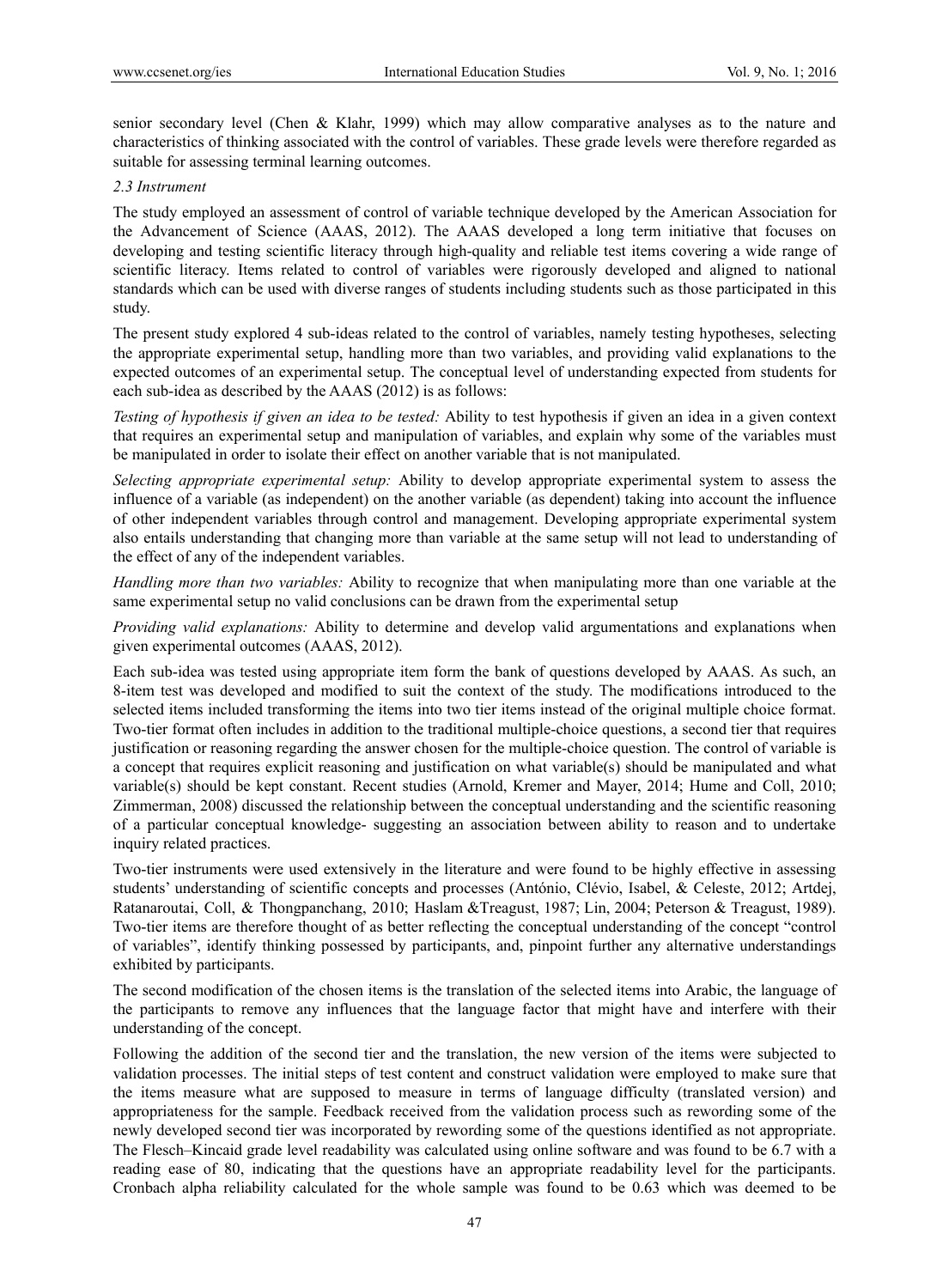suitable for the study. Table 1 shows the final version of the test items. Sample items were shown in Appendix A. The test was administered to students at their normal classes under the supervision of their class teachers.

Table 1. Final version of test items

| Sub-idea tested                                                     | <b>Ouestion</b> |
|---------------------------------------------------------------------|-----------------|
| Testing hypothesis if given an idea to be tested in a given context | 1 and $2$       |
| Selecting appropriate experimental setup                            | 3 and 4         |
| Handling more than two variables                                    | 5 and 6         |
| Providing valid explanations to experimental setup                  | 7 and 8         |

Data collected were analyzed for level of understanding as well as for any alternative understandings revealed by the two-tier format. Student responses for each question were regarded as correct if the student answers both tiers correctly. Frequencies and percentage of student responses were calculated for each question. Gender analysis was carried out in a similar way.

## **3. Results**

## *3.1 Understanding of Control of Variables across Grade Levels*

Analysis of student responses to the test questions were presented in Tables 2- 5. The four sub-ideas related to the understanding of control of variables (ability to test hypothesis, select experimental setup, handling more than two variables, and ability to provide valid explanation) were found to be progressing with grade levels. As students progressed through grades (from 8 to 12) their understanding improved as reflected by the percentages of students who correctly responded to the questions.

Trends depicted in Table 2 indicated that students struggled with the reasoning process. Table 2 presents frequencies and percentages of the whole sample to questions. Percentages of students who correctly identify the right answers together with the appropriate justification ranged between 12.5% for question 7 and 28.1% for question 3, indicating low level of reasoning ability compared to percentages of students who correctly chose the first-tier only. First-tier only correct responses ranged between 35.2% for question 8 and 60.9% for question 2.

|                | Two-tier correct | First-tier correct |
|----------------|------------------|--------------------|
| $\overline{1}$ | 33 (25.8%)       | $64(50.0\%)$       |
| 2              | 22 (17.2%)       | 78 (60.9%)         |
| 3              | $36(28.1\%)$     | 50 (39.1%)         |
| $\overline{4}$ | $32(25.0\%)$     | 59 (46.1%)         |
| 5              | 22 (17.2%)       | $62(48.4\%)$       |
| 6              | $20(15.6\%)$     | 72 (56.3%)         |
| 7              | 16(12.5%)        | 59 (46.1%)         |
| 8              | 25 (19.5%)       | 45 (35.2%)         |

Table 2. Frequencies and percentage of student responses to the test questions

Although the percentage of students who showed understanding of the concept of "control of variables" represents less than two-third of the sample, it is still fair better than the percentage of students when considering the two-tiers of the test.

Table 3 shows that for item 1 only 14.3%, 22.7%, and 34.7% of students in grades 8, 10, and 12 respectively managed to correctly provide correct answers and were able to justify these answers. The same trends were shown in the rest of the items. Comparing the correct responses for the two tiers of the test the findings revealed that there was an increase in performance as students progressed through grade levels which is an indicative of how students benefited from the curriculum. For example, the understanding of students, in Grade 8 improved from 17.3% to 59.2% in grade 12 regarding the ability to test hypotheses if given ideas to be tested. For ability to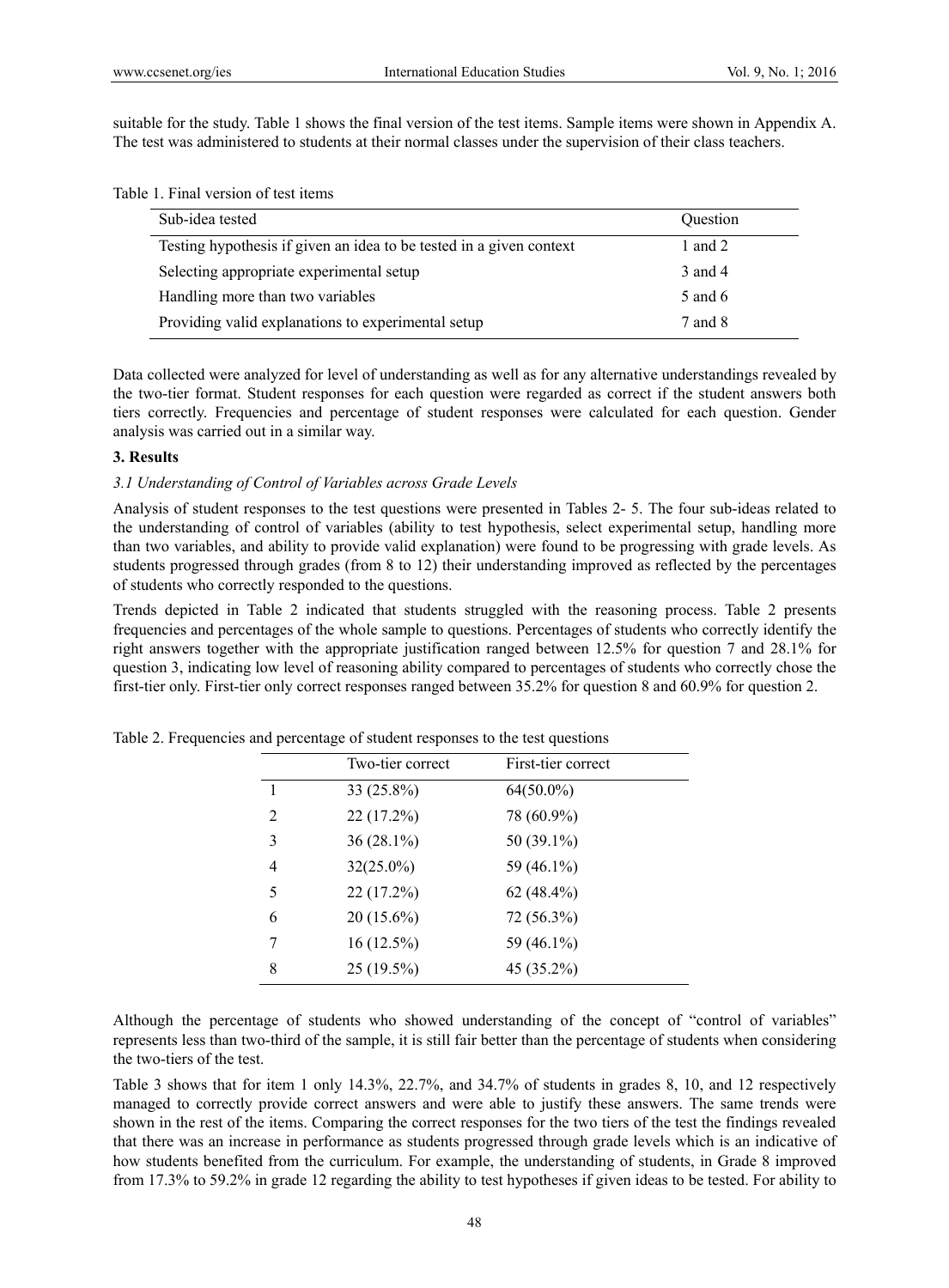select appropriate experimental setup (item 3 and 4), students' performance had also improved from 28.5% in grade 8 to 69.4% in grade 12. The lowest increment was found to be related to ability to explain experimental setup (items 7 and 8). These findings suggest that although there was an increase in performance of students from grade to another, the nature of the increment does not seem be the same for the tested sub-ideas.

|          | Grade 8     |                                              | Grade 10     |              | Grade 12     |              |
|----------|-------------|----------------------------------------------|--------------|--------------|--------------|--------------|
| Question | Two-tier    | First-tier<br>Two-tier<br>correct<br>correct |              | First-tier   | Two-tier     | First-tier   |
|          | correct     |                                              | correct      | correct      | correct      |              |
|          | $5(14.3\%)$ | $17(48.6\%)$                                 | 10(22.7%)    | $17(38.6\%)$ | 17(34.7%)    | $30(61.2\%)$ |
| 2        | $1(3.00\%)$ | 23 (65.7%)                                   | $9(20.5\%)$  | $25(56.8\%)$ | 12(24.5%)    | $30(61.2\%)$ |
| 3        | $6(17.1\%)$ | $8(22.9\%)$                                  | $15(34.1\%)$ | 18 (40.9%)   | $15(30.6\%)$ | 24 (49.0%)   |
| 4        | $4(11.4\%)$ | $14(40.0\%)$                                 | $9(20.5\%)$  | $26(59.1\%)$ | $19(38.8\%)$ | 19 (38.8%)   |
| 5        | $3(8.6\%)$  | $20(57.1\%)$                                 | $9(20.5\%)$  | $22(50.0\%)$ | $10(20.4\%)$ | $20(40.8\%)$ |
| 6        | $0(0.0\%)$  | $21(60.0\%)$                                 | $7(15.9\%)$  | $25(56.8\%)$ | $13(26.5\%)$ | $26(53.1\%)$ |
|          | $0(0.0\%)$  | $14(40.0\%)$                                 | $2(4.5\%)$   | $19(43.2\%)$ | $14(28.6\%)$ | $26(53.1\%)$ |
| 8        | $1(3.0\%)$  | $6(17.1\%)$                                  | $8(18.2\%)$  | $15(34.1\%)$ | $11(22.4\%)$ | 24 (49.0%)   |

Table 3. Frequencies and percentage of student responses to the test questions

These findings are similar to Lee and Liun (2010) and Herrmann-Abell and DeBoer (2011). Lee and Liun (2010) who examined student learning progression of the concept of energy from 6 to 8 grades and found a significantly higher amount of knowledge integration among grade 8 students than that of grade 6 and 7 students, suggesting an increase in understanding as students move up educational levels. Herrmann-Abell and DeBoer (2011) used "distractor-driven multiple-choice assessment items and Rasch modeling" as diagnostic tools to investigate students' progress in understanding as students moved from middle school to college level. Herrmann-Abell and DeBoer' findings revealed an overall increase in understanding with increasing grade level. Despite the increase in percentage of students who correctly answered in each grade in the present study, the overall number of these students is still low as can be seen in Table 3. This suggests that a large portion of students across grades were yet to master the ability to test hypothesis if given scientific ideas to be tested.

Questions 1 and 2 required the students to choose, from given answers, the correct strategy to test the given hypothesis and an explanation of why it was important that a farmer who wanted to test the effect of soil types on the growth of his carrot plants use the same amount of water for the plants planted on three different types of soil. In item 2, students were required to choose the design to test if the kind of paper used will affect how far an airplane will continue to fly. Table 2 shows that 50% and 39.1% of the students across grade levels showed misunderstanding for items 1 and 2 respectively suggesting that students did not recognize the effect of water as a contributing factor in determining the effect of types of soil and the effect of using the same design to test for the effect of kind of paper.

The third and fourth questions required students to select the appropriate experimental design for an experiment. The questions presented situations where three variables were involved in an experiment and the experimenter wanted to isolate the effect of one of them. Students were required to select from the given options "what to do" to find the possible influence of that variable and then choose the appropriate justification from the given reasons. Across grade levels only 28.5%, 54.6%, and 69.4% of students from grade 8, 10, and 12 respectively were able to provide valid and justifiable responses to the two questions regarding selecting the appropriate experimental design. This indicates that there is much needed to improve their understanding of how to design an appropriate experimental setup.

The fifth and sixth questions required students to consider handling more than two variables that may have impacted the outcomes of an experiment. For example, in question 6, participants were presented with a situation describing an experimental setup related to two boats with the boat shape and the weight as contributing factors to the boat floating. The experimental setup suggested that the shape of the boat was varied and the weight kept the same. Only 15.6% across the three grade levels (Table 2) were correctly able to extrapolate out that the shape would affect the floating of the boats and correctly considered the appropriate reason in their answers.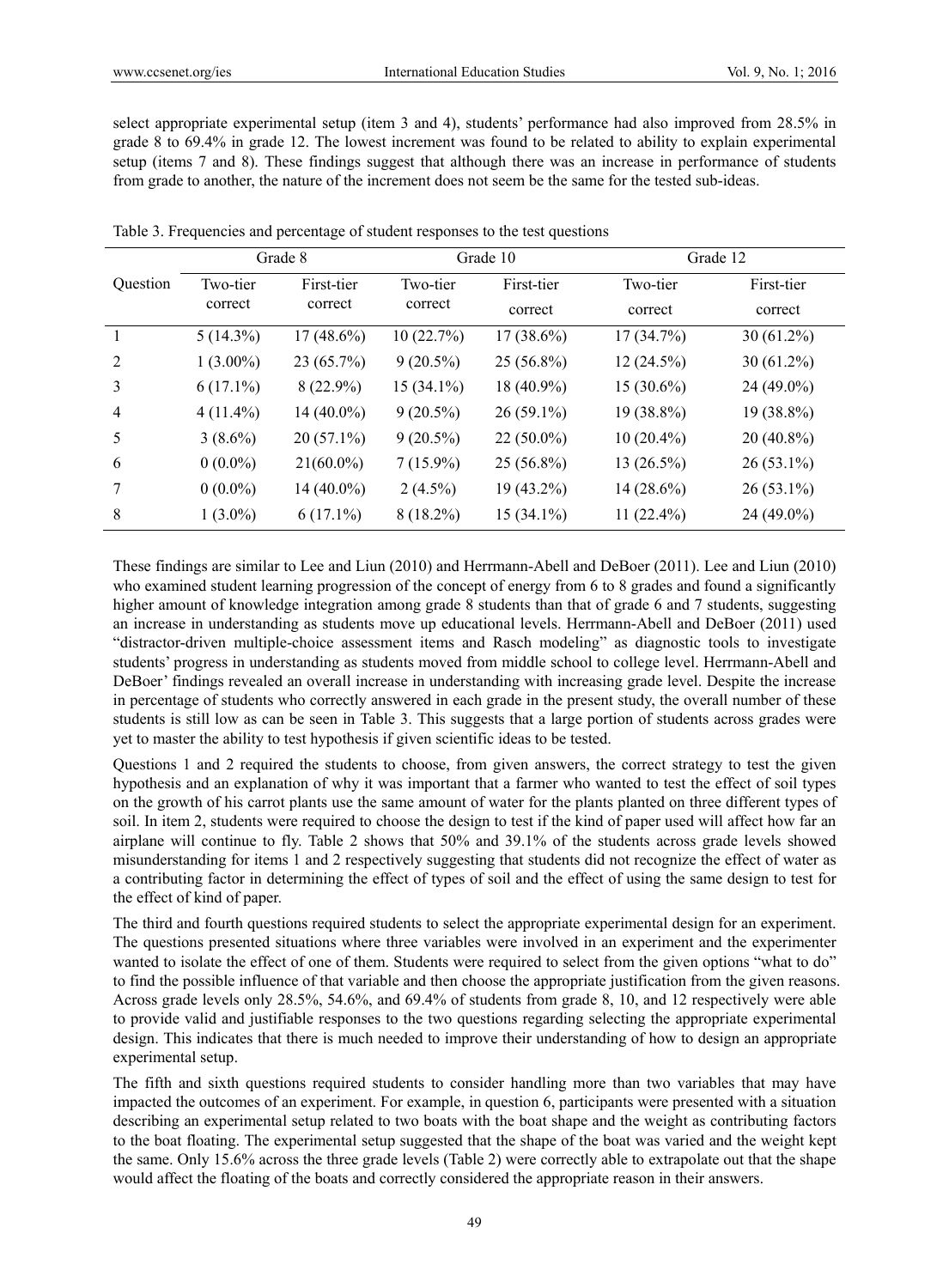Table 3 showed that none of grade 8 students were able to correctly provide a correct answer with its accompanying justification for questions 6 and 7, indicating that grade 8 had difficulties understanding that when given an experiment involving two variables one of them should be allowed to change while the other be kept constant.

Questions 7 and 8 aimed to assess student ability to provide valid explanations for experimental designs. The focus was on the idea that given experimental outcomes, whether participants would be able to provide valid arguments and explanations to these outcomes. The questions described scenarios in which two variables were varied at the same time. A high level scientific understanding would demonstrate knowledge that no valid conclusions as to the impact of these variables could be drawn from such a situation. Only 12.5% and 19.5% of the participants (Table 2) correctly stated that no conclusion could be reached in such experiments as described by question 7 and 8 respectively.

## *3.2 Understanding of Control of Variables by Gender*

The influence of gender on the understanding of the sub-ideas related to control of variables remains obvious in favor of male students when considering the two tier aspects in three of the four sub-ideas tested. More male students were able to select correct answers and provide justifications for their answers than female students. With regard to "testing hypothesis when given an idea", 48.3 of male students were able to select correct answers and provide valid justifications for their answers compared to 36.4% of female students. The sub-idea of ability to "selecting appropriate experimental setup" that requires handling more than two variables, also proved to be more difficult for female participants than males. All together 48.4% of male students compared to 42.5% of female students correctly chose the correct response and its related reasoning tier, meaning that they were able to recognize that it is important to keep one variable constant all the time if one wants to isolate the influence of the other variable on the outcome of the experiment.

Ability to "provide valid explanations to experimental setups" was the third sub-idea where male students outperformed female students (40.3% compared with 24.3%) suggesting that male students were able to argue that no valid conclusion can be obtained when varying two variables at the same time (questions  $7 \& 8$ ). On the other hand, more female students were able to provide correct answers and reasons than male students in relation to the sub-idea "selecting appropriate experimental setups" where 34.9% of female students compared to 27.4% of male students who were able to provide correct answers and correct reasons to justify their answers (questions 5 & 6).

The percentages of male and female students who correctly provide answers and reasoning are presented in Table 4. The data ranges from between 27.4% and 48.4% of male students and 24.3% and 42.5% of female students. These results indicate that a large proportion of both male and females lack understanding related to ability to test hypotheses.

| Question | Male             |                    | Female           |                    |  |
|----------|------------------|--------------------|------------------|--------------------|--|
|          | Two-tier correct | First-tier correct | Two-tier Correct | First-tier correct |  |
|          | 19 (30.6%)       | 25 (40.3%)         | 14 (21.2%)       | 39 (59.1%)         |  |
| 2        | 11(17.7%)        | 39 (62.9%)         | $10(15.2\%)$     | 39 (59.1%)         |  |
| 3        | $12(19.4\%)$     | $23(37.1\%)$       | 24 (36.4%)       | $27(40.9\%)$       |  |
| 4        | 18 (29.0%)       | 42 (67.7%)         | $4(6.1\%)$       | $20(30.3\%)$       |  |
| 5        | $8(12.9\%)$      | 28 (45.2%)         | 12 (18.2%)       | 44 (66.7%)         |  |
| 6        | $9(14.5\%)$      | $15(42.2\%)$       | 11(16.7%)        | 23 (34.8%)         |  |
| 7        | $10(16.1\%)$     | 20 (32.3%)         | $6(9.1\%)$       | 39 (59.1%)         |  |
| 8        | $15(24.2\%)$     | $15(24.2\%)$       | $10(15.2\%)$     | 30 (45.5%)         |  |

Table 4. Frequencies and percentage of student responses to the test items by gender

Examining responses given across grade levels and gender, 6 common misconceptions emerged that characterized the kind of misunderstanding held by participants (Table 5). The trends in misconceptions are similar to those identified by AAAS (2012).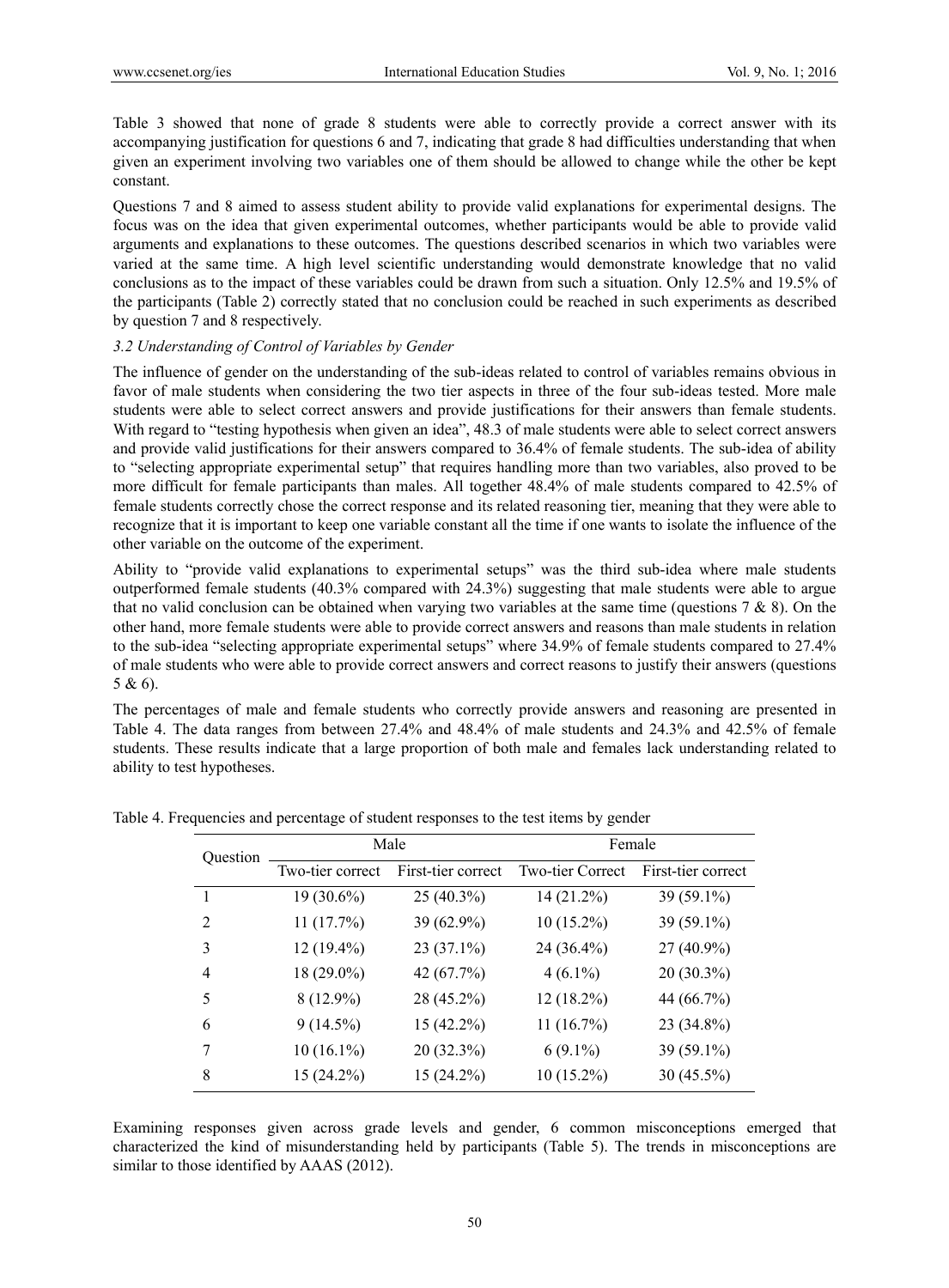| #              | Common misconception                                                                                                                                     | All Grades   | Gender       |              |
|----------------|----------------------------------------------------------------------------------------------------------------------------------------------------------|--------------|--------------|--------------|
|                |                                                                                                                                                          |              | Male         | Female       |
|                | In experiment one should examine any possible effects of<br>all variables irrespective of which ones are kept constant<br>and which ones are manipulated | 33(21.4%)    | $19(20.0\%)$ | 14(23.7%)    |
| $\mathfrak{D}$ | It is possible to isolate the effect of the constant variable<br>through manipulation of other variables involved in the<br>experimental setup           | $39(25.3\%)$ | $27(28.4\%)$ | $12(20.3\%)$ |
| 3              | It is possible to isolate the effects of variables that kept<br>constant not the variables that are changed                                              | $21(13.6\%)$ | 13(13.7%)    | $8(13.6\%)$  |
| 4              | It is possible to isolate the effect of all variables involved<br>in the experimental setup irrespective whether they are<br>changed or kept constant    | 29(18.8%)    | $19(20.0\%)$ | $10(16.9\%)$ |
| 5              | It is possible to change two variables at the same time and<br>isolate the effect of one of them                                                         | 56(36.3%)    | $35(36.8\%)$ | $21(35.5\%)$ |
| 6              | It is possible to change two variables at the same time and<br>isolate the effect of each of these variables                                             | 52(33.8%)    | $22(23.2\%)$ | $30(50.8\%)$ |

#### Table 5. Common misconceptions displayed by participants

The common identified misconceptions were all related to students' inability to test for specific hypotheses (misconception # 1) and inability to correctly handle the appropriate variables of interest (misconceptions 2, 3, and 4) in a context of investigation, to inability to handle more than two variables and provide valid and appropriate explanations to experimental settings (misconceptions 5 and 6).

It appears that the ability to handle more than two variables and provide valid explanatory arguments for experimental settings is the most challenging for these students as more than a third of the participants believed that if two variables in the experimental setup were changed at the same time, it would be possible to isolate the effect of one of them on the experimental outcomes. These students also believed that it would be possible to provide valid explanations for the outcomes if two variables changed at the same time. Equivalent percentages of males and females showed similar understanding for inability to handle more than two variables. Unexpectedly Table 3 showed that more females (50.8%) than males were unable to provide valid and appropriate explanations to experimental settings.

#### **4. Discussion**

The recent national and international initiatives that have emphasized the role of reasoning, critical thinking, and problem solving as necessary and highly regarded learning outcomes demand a more critical look at the outcomes of the current teaching learning processes. This means that current teaching learning processes should not only focus on conceptual understanding of science, but it must also move quickly to directions similar to those identified in science education research as 'doing science' and 'knowing about science' (Hodson, 1991). In order to achieve this goal, teaching and learning processes must focus on equipping students with the intellectual and the manipulative skills that are needed to construct and reconstruct scientific knowledge. Opportunities to present scientific investigation as and through inquiry as suggested by Arnold, Kremer, and Mayer (2014) may contribute to development of such skills as the ability to control variables (Duschl, 2008; Kuhn & Pease, 2008). Control of variables and its associated concepts are much valued procedural skills which can be categorized as intellectual and manipulative skills that drive the construction and reconstruction of the scientific knowledge. Although the findings gleaned from this study showed that the learning experiences across grade levels contributed positively to the progression of the learning of the control of variables, there is much needed to improve students' ability to handle and control experimental variables. Students across grade levels exhibited alternative conceptions of key ideas related to the skill of control of variables such as testing hypotheses, selecting the appropriate experimental setup, handling more than two variables, and providing valid explanations to the expected outcomes of an experimental setup. As a basic domain-general strategy, understanding of the control of variable allows students to develop scientific knowledge using their experimental findings. Klahr (2000) argued that control of variables is an important process skill that is essential for scientific investigations and thereby development of interpretable findings. Uncontrolled experimental setups as argued by Zimmerman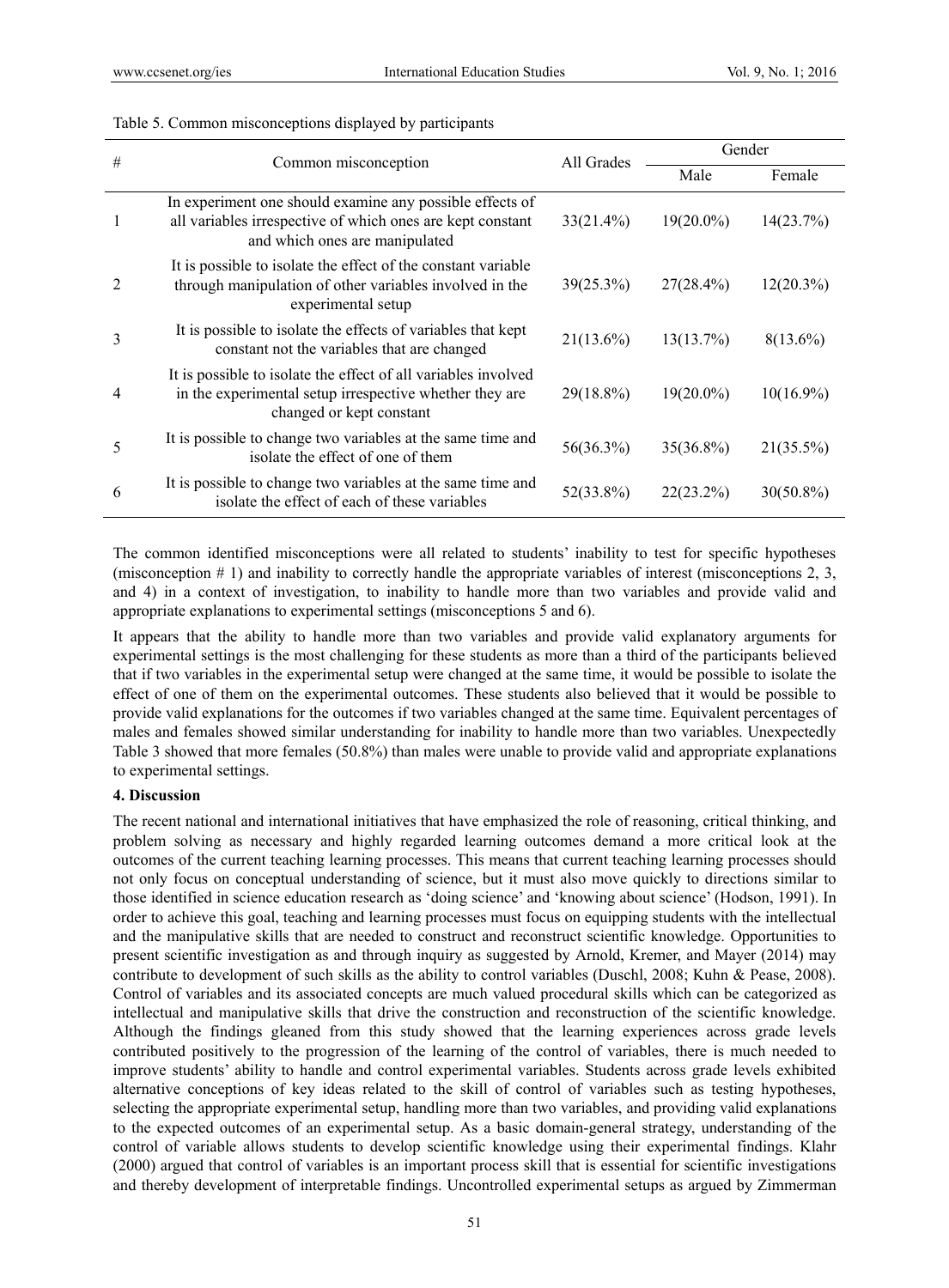(2007) are bound to yield findings that lead to wrong inferences and conclusions.

Students' misconceptions can be interpreted in two ways. Firstly, despite the emphasis in ADEC's school curriculum on inquiry oriented learning, independent investigative learning experiences are not common in the context of this study. The most common form of inquiry used is guided inquiry where more emphasis is placed on verification purposes and the illustrative nature of activities which in effect leads to dominating the learning context and limiting the opportunities for real scientific practices that allow the learners to live and act in science-like context. The most salient contributing factors for the prevalence of such misunderstanding may be due to the lack of explicit instruction on how to carry out control experiments and apply science processes. Explicit and direct instruction on control of variables was found to be among the effective methods to improve students' ability to design reliable and control experiments (Chen & Klahr, 1999; Kuhn & Dean, 2005).

The findings of this study highlight the fact that better preparation of students for the future may require new curricula and teaching approaches that respond to and focus on not only learning scientific content but also on acquiring advanced transferable abilities such as ability to design and conduct valid and controlled experiments that yield valid and reliable findings. The findings also highlight the need to pay attention to the development of argumentation and analytical skills needed to argue for the validity of the experimental setups and choices to be made when thinking about which variables need to be manipulated and which ones need to be kept constant. Students need to focus on simple steps of recognizing variables of experiments and categorize them into categories so that decisions about their manipulations can be made. Such a skill is warranted and consistent with science education reforms that call for the introduction of scientific inquiry and logical reasoning skills that are the prerequisites for ability to solve societal problems (National Research Council, 1996). The focus on direct, explicit and focused teaching of the skill of the control of variables with explicit emphasis on multiple levels of understanding will allow students to develop better scientific outcomes and their scientific background becomes relevant to the changing scientific world.

#### **References**

- Abu Dhabi Education Council. (2014). *New School Model*. Retrieved December 16, 2014, from https://www.adec.ac.ae/en/Education/P12Education/Pages/New-School-Model.aspx on
- American Association for the Advancement of Science (AAAS). (2012). *AAAs Science Assessment*. Retrieved October 15, 2013, from http://assessment.aaas.org/topics/CV#/,tabs-22-299/0,tabs-22-296/1,tabs-22-298/0 on
- Antonio, M., Clevio, N., Isabel, A., & Celeste, G. (2012). Diagnosing Portuguese students' misconceptions about the mineral concept. *International Journal of Science Education, 34*(17), 2705-2726. http://dx.doi.org/10.1080/09500693.2012.731617.
- Arnold, J., Kremer, K., & Mayer, J. (2014). Understanding students' experiments-What kind of support do they need in inquiry tasks? *International Journal of Science Education, 36*(16), 2719-2749. http://dx.doi.org/10.1080/09500693.2014.930209
- Artdej, R., Ratanaroutai, T., Coll, R., & Thongpanchang, T. (2010). Thai Grade 11 students' alternative conceptions for acid–base chemistry. *Research in Science & Technological Education, 28*(2), 167-183. http://dx.doi.org/10.1080/02635141003748382
- Boudreaux, A., Shaffer, P., Heron, P., & McDermott, L. (2008). Student understanding of control of variables: Deciding whether or not a variable influences the behavior of a system. *American Journal of Physics, 76*, 163-170. http://dx.doi.org/10.1119/1.2805235
- Chen, Z., & Klahr, D. (1999). All other things being equal: Acquisition and transfer of the control of variables strategy. *Child Development, 70*(5), 1098-1120. http://dx.doi.org/10.1111/1467-8624.00081
- Duschl, R. (2008). Science education in three-part harmony: Balancing conceptual, epistemic, and social learning goals. *Review of Research in Education, 32*, 268-291. http://dx.doi.org/10.3102/0091732X07309371
- Gogos, G., & DeBoer, G. (2007). *Assessing Students' Understanding of Controlling Variables*. Paper presented at National Association for Research in Science Teaching Annual Conference New Orleans, LA, April 15-18, 2007. Retrieved September 19, 2013, from www.project2061.org/publications/.../controlling\_variables.pdf
- Haslam, F., & Treagust, D. (1987). Diagnosing secondary students' misconceptions of photosynthesis and respiration in plants using two-tier multiple choice instrument. *Journal of Biological Education, 21*, 203-211. http://dx.doi.org/10.1080/00219266.1987.9654897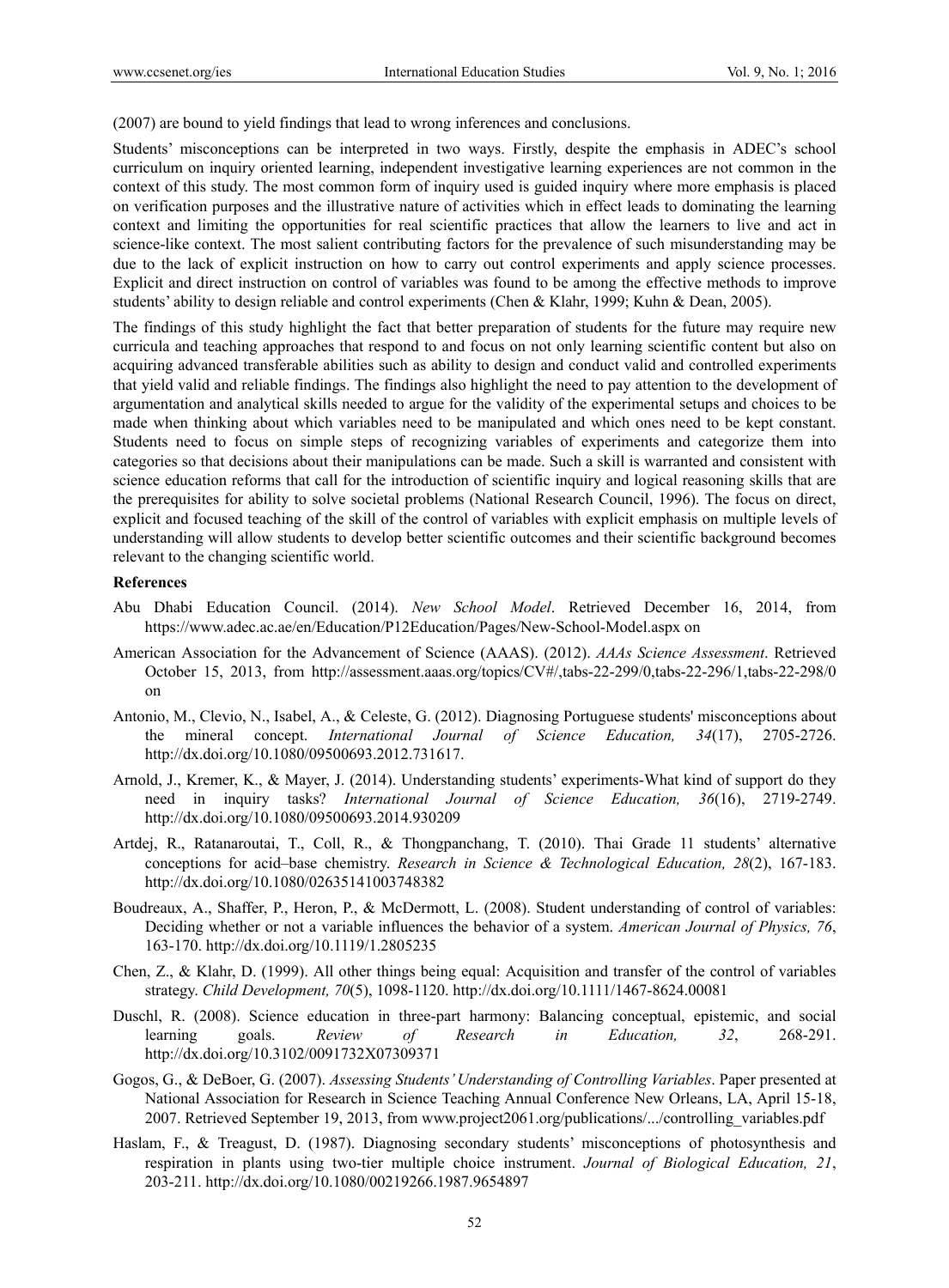- Herrmann-Abell, C., & DeBoer, G. (2011). Using distractor-driven standards-based multiple-choice assessments and Rasch modeling to investigate hierarchies of chemistry misconceptions and detect structural problems with individual items. *Chemical Education Research and Practice, 12*, 184-192. http://dx.doi.org/10.1039/C1RP90023D
- Hume, A., & Coll, R. (2010). Authentic student inquiry: The mismatch between the intended curriculum and the student-experienced curriculum. *Research in Science & Technological Education, 28*(1), 43-62. http://dx.doi.org/10.1080/02635140903513565
- Keselman, A. (2003). Supporting inquiry learning by promoting normative understanding of multivariable causality. *Journal of Research in Science Teaching, 40*, 898-921. http://dx.doi.org/10.1002/tea.10115
- Kuhn, D. (2002). What is scientific thinking and how does it develop? In U. Goswami (Ed.), *Handbook of childhood cognitive development*. Oxford, England: Blackwell.
- Kuhn, D., & Dean, D. (2005). Is developing scientific thinking all about learning to control variables? *Psychological Science, 16*, 866-870. http://dx.doi.org/10.1111/j.1467-9280.2005.01628.x
- Kuhn, D., & Pease, M. (2008). What needs to develop in the development of inquiry skills? *Cognition and Instruction, 26*, 1-48. http://dx.doi.org/10.1080/07370000802391745
- Lee, H.-S., & Liu, O. L. (2010). Assessing learning progression of energy concepts across middle school grades: The knowledge integration perspective. *Science Education, 94*, 665-688. http://dx.doi.org/10.1002/sce.20382
- Lin, S. (2004). Development and application of a two-tier diagnostic test for high school students' understanding of flowering plant growth and development. *International Journal of Science and Mathematics Education, 2*, 175-199. http://dx.doi.org/10.1007/s10763-004-6484-y
- National Research Council. (1996). *The National Science Education Standards*. Washington, DC: National Academies Press.
- Park, J., & Pak, S. (1997). Students' responses to experimental evidence based on perceptions of causality and availability of evidence. *Journal of Research in Science Teaching, 34*, 57-67. http://dx.doi.org/10.1002/(SICI)1098-2736(199701)34:1<57::AID-TEA5>3.0.CO;2-N
- Peterson, R. F., & Treagust, D. F. (1989). Grade-12 students' alternative conceptions of covalent bonding and structure. *Journal of Chemical Education, 66*, 459-460. http://dx.doi.org/10.1021/ed066p459
- Shadmi, Y. (1981). Teaching 'control of variables' to primary school teachers. *Physics Education, 16*, 93-98.
- Zimmerman, C. (2007). The development of scientific thinking skills in elementary and middle school. *Developmental Review, 27*(2), 172-223. http://dx.doi.org/10.1016/j.dr.2006.12.001
- Zimmerman, C., Raghavan, K., & Sartoris, M. L. (2003). The impact of the MARS Curriculum on students' ability to coordinate theory and evidence. *International Journal of Science Education, 25*, 1247-1271. http://dx.doi.org/10.1080/0950069022000038303

## **Appendix A**

#### **Sample items from Control of Variables Test**

#### **Please circle the answer and the reason that reflects your understanding**

- 1. A farmer thinks that type of soil and amount of water affect the growth of his carrot plants, and he wants to find out if he is right. The farmer decides first to test if the type of soil affects the growth of the carrot plants. What would be the ideal way to carry out this experiment?
- A. The farmer must use three different types of soil, place 10 carrot plants in each type of soil, and use the same amount of water for all the plants.
- B. The farmer must use three same types of soil, place 10 carrot plants in each type of soil, and use the same amount of water for all the plants.
- C. The farmer must use three different types of soil, place 10 carrot plants in each type of soil, and use different amount of water for all the plants.
- D. The farmer must use three same types of soil, places 10 carrot plants in each type of soil, and use different amount of water for all the plants.